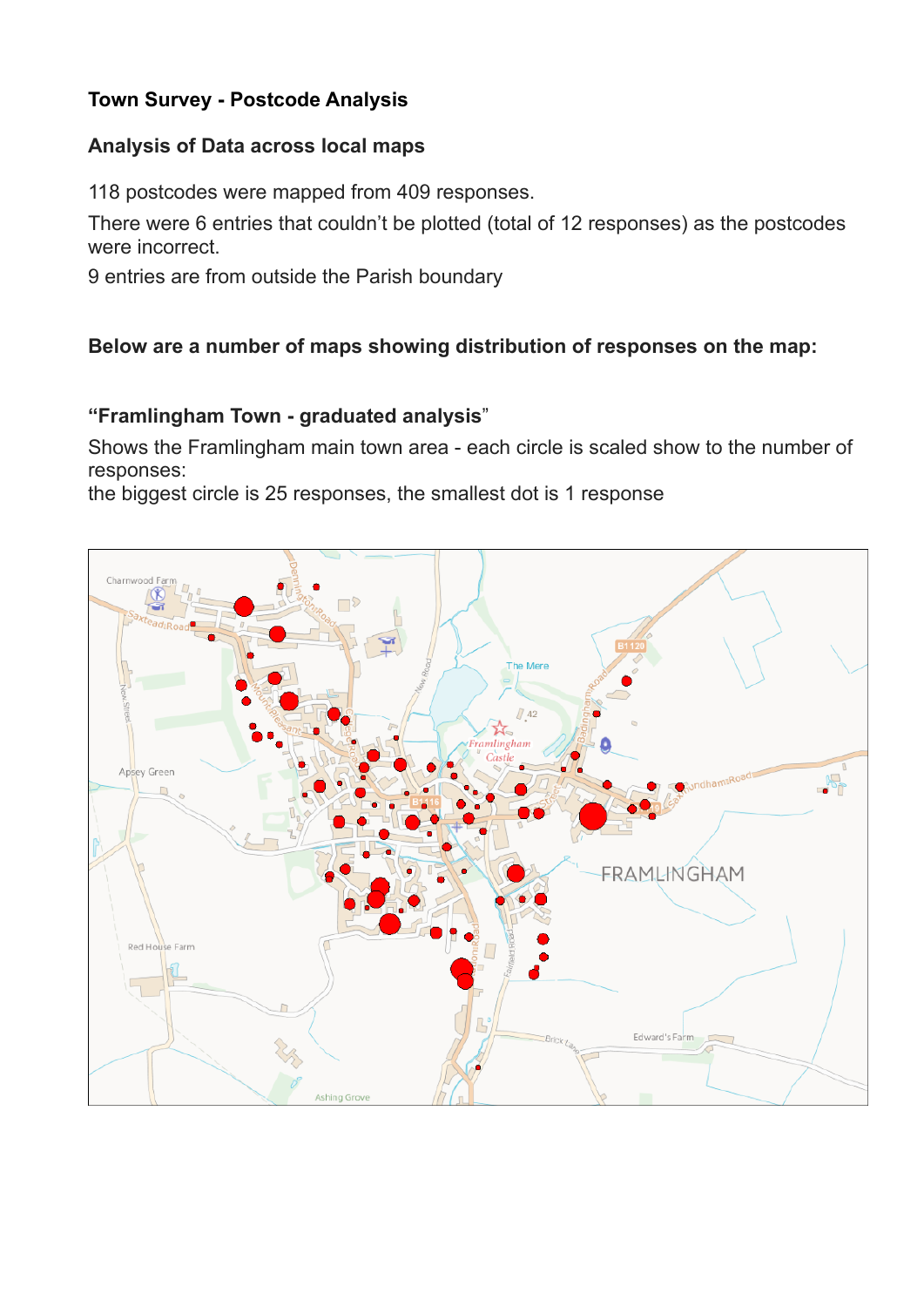# **"Framlingham Town - gaps**"

Shows postcodes with responses as red diamonds, and postcodes without responses as black diamonds.

Some of these may only have a handful of houses / businesses.